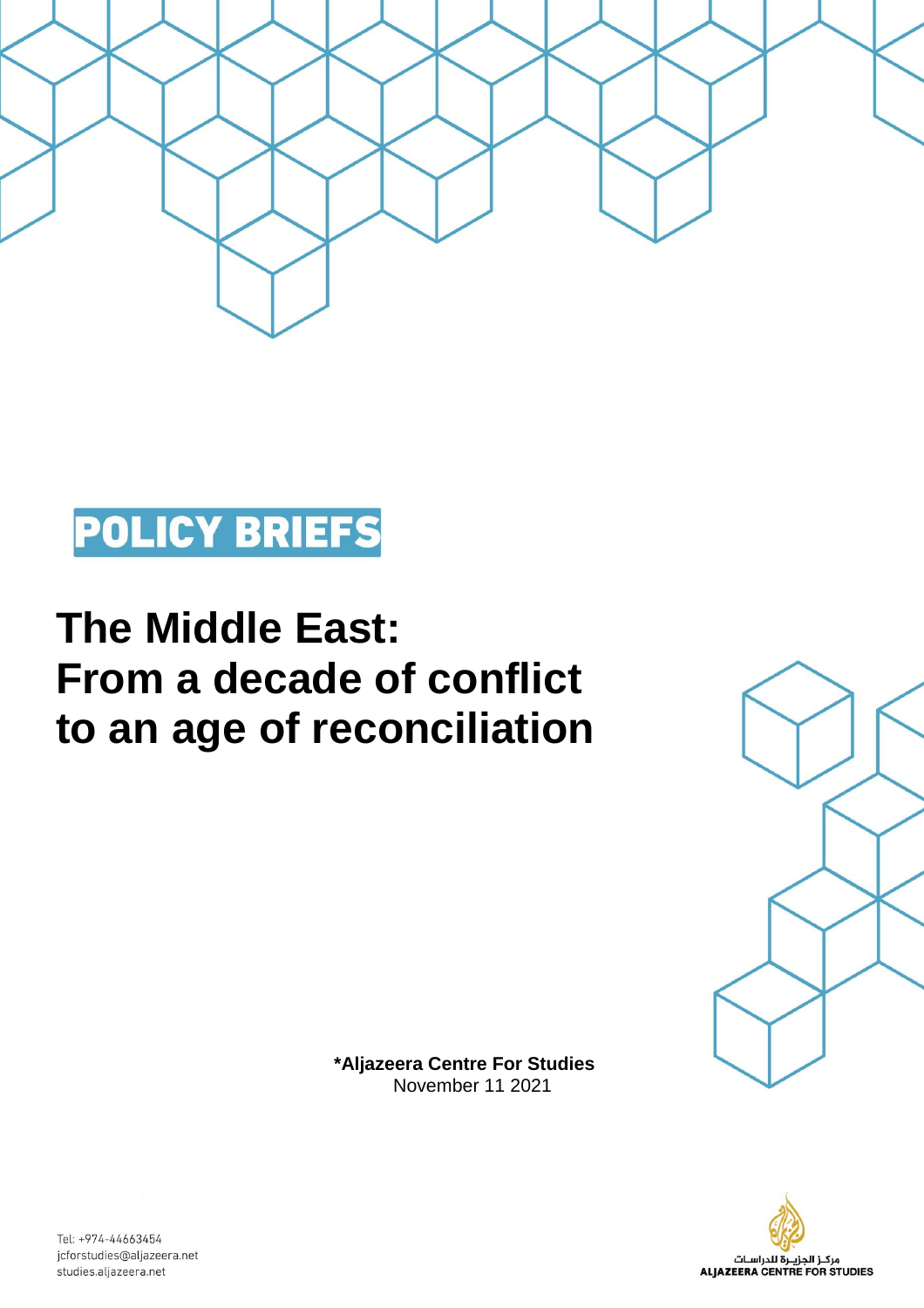

**The timing of this new conciliatory trend appears to be determined less by bilateral factors and a sudden realisation of the high cost of combative policies than by broader international shifts. [Reuters]**

For the last decade, since the eruption of the Arab revolutions, conflicts between regional powers in the Middle East have claimed the lives of tens of thousands of people and stymied opportunities for development and reform. Rivalries between shifting power axes have left virtually no country unscathed, fuelling civil wars in Libya, Syria and Yemen and polarising national politics across the Arab world. The regional Arab and Gulf order has been destabilised and fragmented, as the influence of conventional leading powers like Egypt and Saudi Arabia has been eroded and Turkey and Iran have stepped into the breach.

Yet, suddenly over the last year, a palpable shift began to occur. The vicious rhetoric traded by rival medias and the demonization of opponents declined or disappeared entirely, and bilateral ties were restored between countries that only recently seemed to be on the brink of open war. Both Saudi Arabia and Egypt mended fences with Qatar, lifting the blockade and moving toward a full normalisation of diplomatic relations. Egypt and the United Arab Emirates (UAE) took steps to reconcile with Turkey and restore diplomatic and commercial ties. Even Saudi Arabia and Iran long-standing, bitter rivals—have taken tentative, preliminary steps toward a rapprochement, meeting for an unofficial dialogue under Iraqi aegis.

## **The question is why now, and all at once?**

There are country-specific reasons for bilateral reconciliations of course. Egyptian-Turkish rapprochement, for example, was set in motion by Turkey's active intervention in Libya and the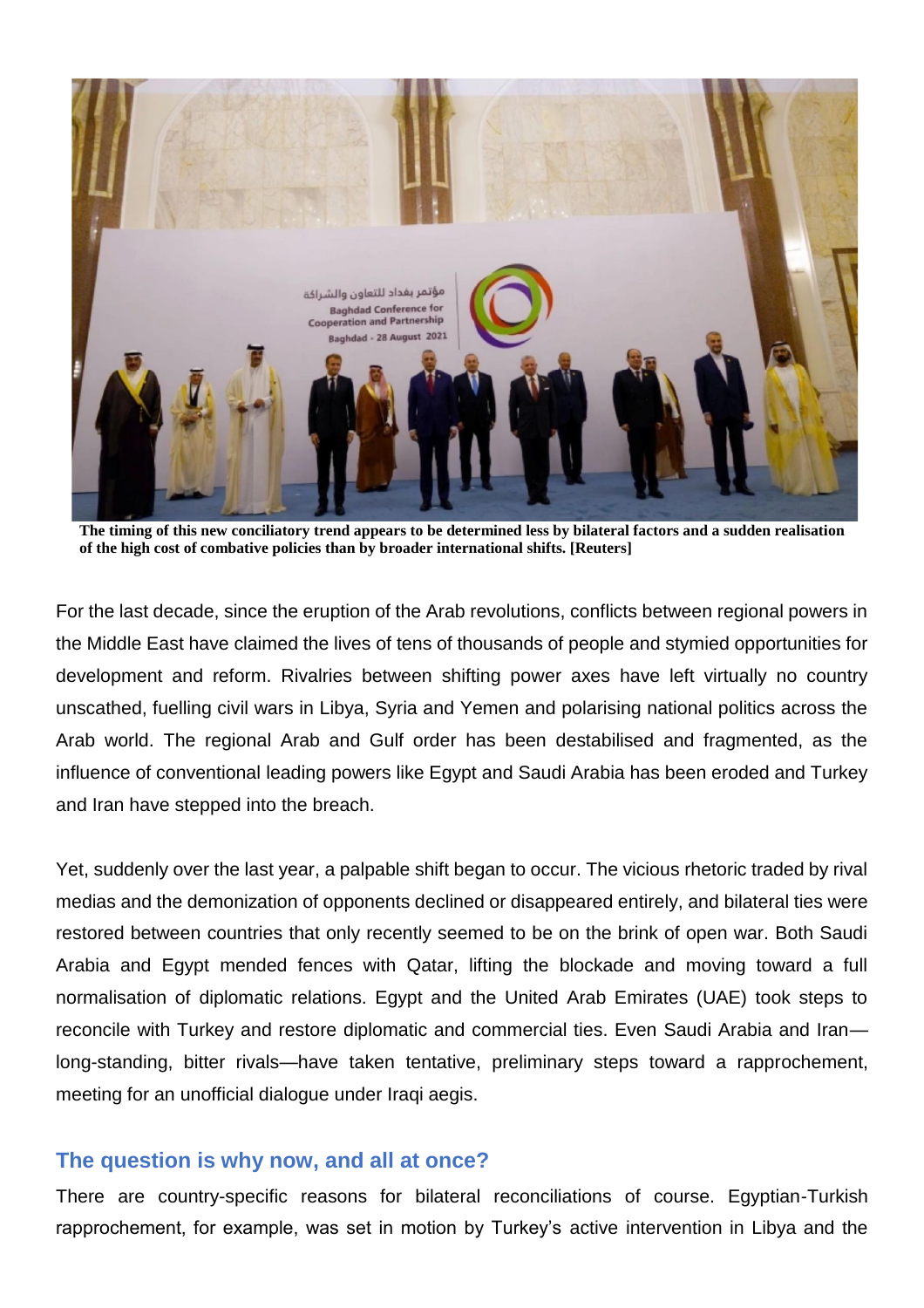defeat of Egypt's ally, General Khalifa Haftar, in 2020, and given additional impetus by other issues—the activities of the Egyptian opposition in Turkey, or major Turkish investments in Egypt that make normalising ties more attractive for both parties than continued hostility. The Saudi-Iranian thaw is governed by a similar logic, with the impasse in Yemen providing the starting point for exploring a detente.

But the timing of this new conciliatory trend appears to be determined less by bilateral factors and a sudden realisation of the high cost of combative policies than by broader international shifts specifically, President Donald Trump's electoral loss and Joe Biden's victory.

The Trump administration gave political and moral (and at times, military) sanction to the policies of many allied Arab states. Even if its support was not always proactive or effective, these states understood that they would face no US opposition or pressure to change course. The Biden administration, however, immediately made clear its displeasure with the conduct of its regional allies and the human rights situation. It has also proved indifferent to the concerns of its Arab allies, making unilateral decisions on matters of regional importance without consulting them, most significantly the withdrawal from Afghanistan and the resumption of US-Iranian talks to revive the nuclear deal.

While the regional thaw is promising and the de-escalation of tensions certainly welcome, the main problem is that thus far it has not resulted in any concrete, substantive progress on the issues driving conflicts. For example, despite better relations between the regional powers active in Libya— Turkey, Egypt and the UAE—the country remains as polarised as ever; and Haftar and his national allies show no readiness to unite the country or allow for peaceful elections in December. Similarly, despite Iranian-Saudi dialogue, Houthis continue to strike Saudi targets and the Saudi-led alliance continues to shell Houthi positions in Yemen. Nor has talk of a possible accommodation had a tangible impact on the political situation in Lebanon or Iraq, where the Saudi-Iranian rivalry has had such pernicious consequences.

No less important, the trend toward reconciliation has been of little benefit to the region's peoples themselves, who have paid most dearly for a decade of conflict. Regimes that quelled popular uprisings with violence and the support of regional allies are growing more violent, while civil wars fuelled by regional disputes continue to rage. Even Tunisia—widely touted as an exemplar of postrevolutionary democratisation—has suffered a setback, with the president subverting the constitutional order with explicit regional backing.